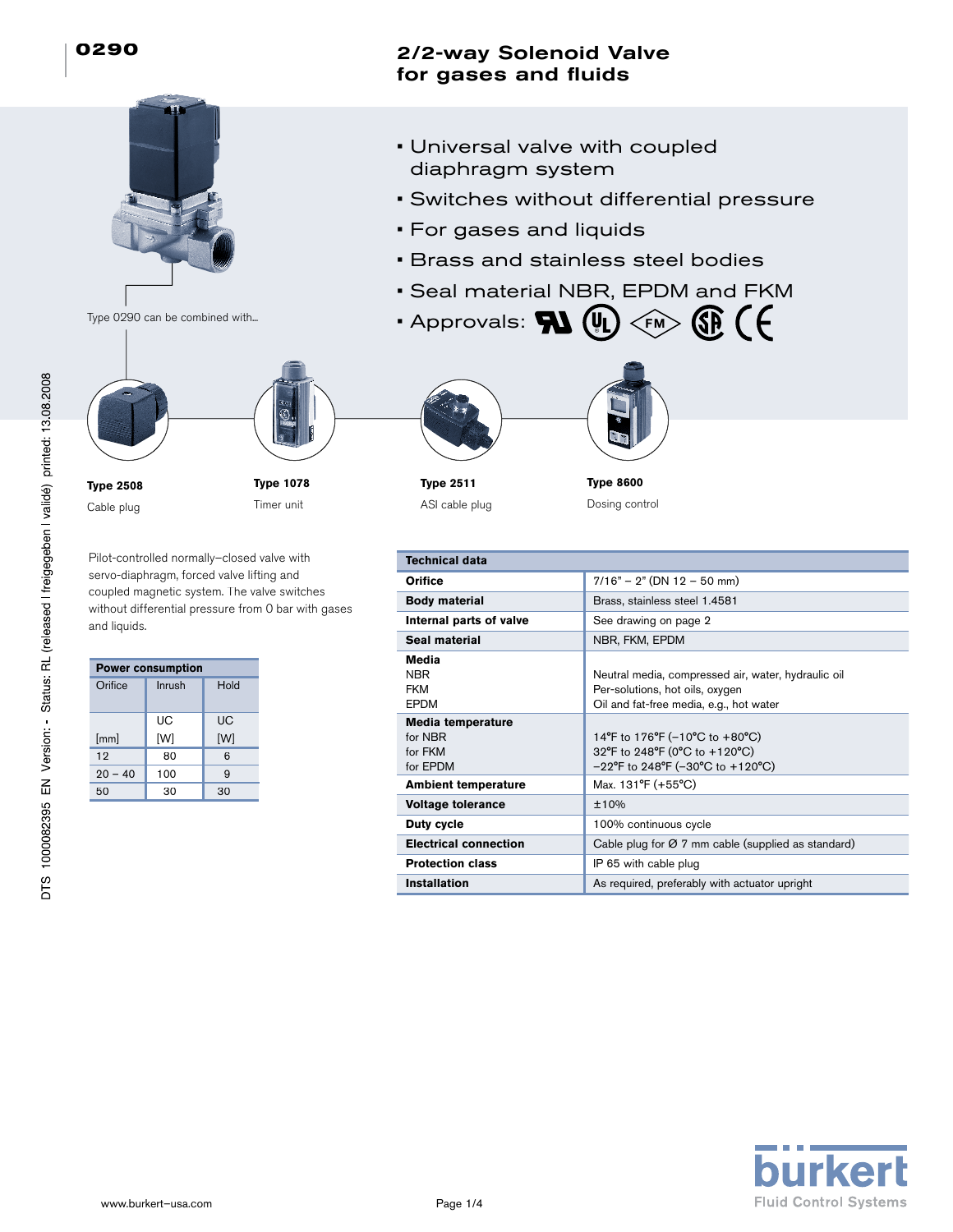### **Solenoid valves**

| Ordering chart for valves (other versions on request) - all valves with cable plugs, brass bodies and various diaphragm materials |                 |                             |                            |                            |                           |                                  |                                       |                        |
|-----------------------------------------------------------------------------------------------------------------------------------|-----------------|-----------------------------|----------------------------|----------------------------|---------------------------|----------------------------------|---------------------------------------|------------------------|
| function<br>Circuit                                                                                                               | Orifice<br>[mm] | connection<br>[NPT]<br>Port | Cv value<br>water<br>[GPM] | Pressure<br>range<br>[psi] | Body<br>material          | universal<br>[AC/DC]<br>Voltage/ | Approval<br>ratings <sup>2)</sup>     | number<br>Order        |
| A 2/2-way valve NC                                                                                                                | 12              | <b>NPT 1/2</b>              | 3.3                        | $0 - 232$                  | <b>Brass</b>              | 24                               | <b>UR</b>                             | 453 877 X              |
| Α                                                                                                                                 |                 |                             |                            |                            |                           |                                  | UL                                    | 452 746 A              |
|                                                                                                                                   |                 |                             |                            |                            |                           |                                  | $\overline{\phantom{a}}$              | 452 239 E              |
|                                                                                                                                   |                 |                             |                            |                            |                           | 120                              | UL                                    | 453 058 D              |
|                                                                                                                                   |                 |                             |                            |                            |                           |                                  | $\overline{\phantom{a}}$              | 450 869 Q              |
|                                                                                                                                   | $12$            | <b>NPT 1/2</b>              | 3.3                        | $0 - 232$                  | Stainless                 | 240<br>24                        | UL<br><b>UR</b>                       | 452 745 H<br>454 216 Z |
|                                                                                                                                   |                 |                             |                            |                            | Steel                     |                                  | UL                                    | 453 179 B              |
|                                                                                                                                   |                 |                             |                            |                            |                           |                                  | $\overline{\phantom{a}}$              | 452 241 G              |
|                                                                                                                                   |                 |                             |                            |                            |                           | 120                              | UL                                    | 452 819 U              |
|                                                                                                                                   |                 |                             |                            |                            |                           | 240                              | UL                                    | 453 180 Z              |
|                                                                                                                                   | 20              | <b>NPT 3/4</b>              | 5.8                        | $0 - 232$                  | <b>Brass</b>              | 24                               | <b>UR</b>                             | 453 878 G              |
|                                                                                                                                   |                 |                             |                            |                            |                           |                                  | UL                                    | 453 181 N              |
|                                                                                                                                   |                 |                             |                            |                            |                           |                                  | $\overline{\phantom{a}}$              | 450 639 R              |
|                                                                                                                                   |                 |                             |                            |                            |                           | 120                              | UL                                    | 453 182 P              |
|                                                                                                                                   |                 |                             |                            |                            |                           |                                  | ٠                                     | 450 836 X              |
|                                                                                                                                   |                 |                             |                            |                            |                           | 240                              | <b>UR</b>                             | 455 291 W              |
|                                                                                                                                   | 20              | <b>NPT 3/4</b>              | 5.8                        | $0 - 232$                  | Stainless<br>Steel        | 24                               | <b>UR</b>                             | 454 412 N              |
|                                                                                                                                   |                 |                             |                            |                            |                           | 120                              | UL<br><b>UR</b>                       | 453 184 R<br>453 792 S |
|                                                                                                                                   |                 |                             |                            |                            |                           |                                  | UL                                    | 452 747 B              |
|                                                                                                                                   |                 |                             |                            |                            |                           |                                  | $\overline{\phantom{a}}$              | 450 748 W              |
|                                                                                                                                   |                 |                             |                            |                            |                           | 240                              | UL                                    | 456 119 S              |
|                                                                                                                                   | 25              | NPT <sub>1</sub>            | 11.7                       | $0 - 232$                  | <b>Brass</b>              | 24                               | UL                                    | 452 862 X              |
|                                                                                                                                   |                 |                             |                            |                            |                           |                                  |                                       | 450 649 T              |
|                                                                                                                                   |                 |                             |                            |                            |                           | 120                              | <b>UR</b>                             | 453 793 T              |
|                                                                                                                                   |                 |                             |                            |                            |                           |                                  | UL                                    | 453 185 J              |
|                                                                                                                                   |                 |                             |                            |                            |                           |                                  | $\blacksquare$                        | 450 474 C              |
|                                                                                                                                   |                 |                             |                            |                            |                           | 240                              | UL                                    | 457 230 E              |
|                                                                                                                                   |                 |                             |                            |                            |                           |                                  | $\overline{\phantom{a}}$              | 450 824 T              |
|                                                                                                                                   | 25              | NPT <sub>1</sub>            | 11.7                       | $0 - 232$                  | <b>Stainless</b><br>Steel | 24                               | UL                                    | 453 187 L              |
|                                                                                                                                   |                 |                             |                            |                            |                           | 120                              | $\overline{\phantom{a}}$<br><b>UR</b> | 452 253 C<br>453 794 U |
|                                                                                                                                   |                 |                             |                            |                            |                           |                                  | UL                                    | 453 188 V              |
|                                                                                                                                   |                 |                             |                            |                            |                           | 240                              | UL                                    | 453 189 W              |
|                                                                                                                                   | 32              | NPT 1 1/4                   | 18.0                       | $0 - 174$                  | <b>Brass</b>              | 24                               |                                       | 455 624 T              |
|                                                                                                                                   |                 |                             |                            |                            |                           | 120                              | $\overline{\phantom{a}}$              | 453 641 A              |
|                                                                                                                                   | 40              | NPT 1 1/2                   | 18.0                       | $0 - 174$                  | <b>Brass</b>              | 24                               | $\overline{\phantom{a}}$              | 455 625 U              |
|                                                                                                                                   |                 |                             |                            |                            |                           | 120                              | $\overline{\phantom{a}}$              | 453 642 B              |
|                                                                                                                                   |                 |                             |                            |                            |                           | 240                              | $\overline{\phantom{a}}$              | 454 276 D              |
|                                                                                                                                   | 50              | NPT <sub>2</sub>            | 44.0                       | $0 - 174$                  | <b>Brass</b>              | 120                              | $\overline{\phantom{a}}$              | 453 643 C*             |
|                                                                                                                                   |                 |                             |                            |                            |                           | 240                              | ۰.                                    | 454 263 G*             |

For 50 mm orifice and UC (universal current), the cable plug has an integrated single–phase bridge.